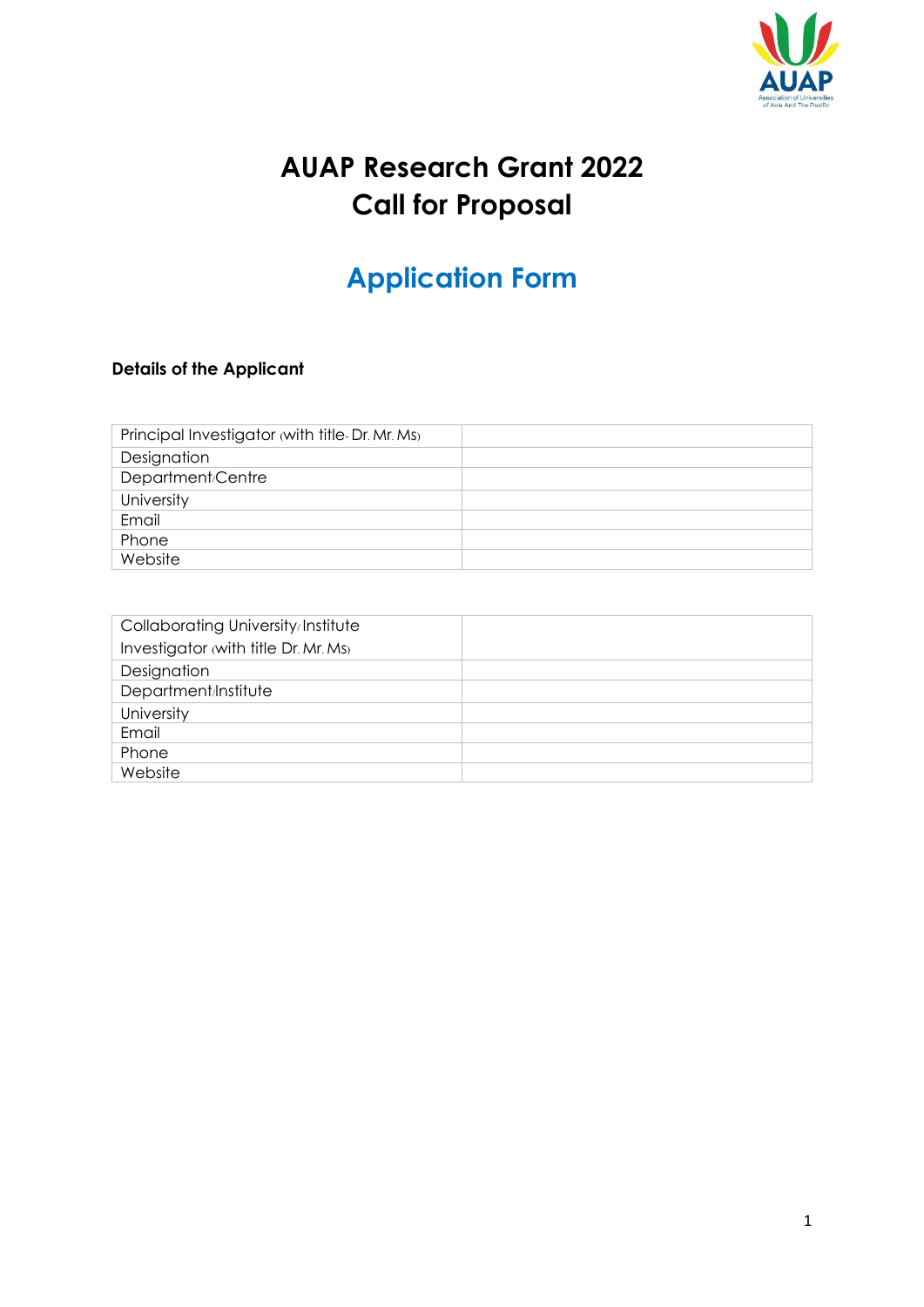

# **Project Overview**

| <b>Broad Area/Discipline</b>                                                                                                                                                                                                                            |  |
|---------------------------------------------------------------------------------------------------------------------------------------------------------------------------------------------------------------------------------------------------------|--|
| Project title:                                                                                                                                                                                                                                          |  |
| (Should be focused)                                                                                                                                                                                                                                     |  |
| Abstract (200 words                                                                                                                                                                                                                                     |  |
| maximum)                                                                                                                                                                                                                                                |  |
|                                                                                                                                                                                                                                                         |  |
| Please summarize<br>rationale/statement<br>of the problem,<br>investigation<br>purpose, research<br>collaboration with<br>other universities (if<br>any), methods,<br>contribution to<br>knowledge after<br>investigation,<br>practical<br>applications |  |
|                                                                                                                                                                                                                                                         |  |
|                                                                                                                                                                                                                                                         |  |
|                                                                                                                                                                                                                                                         |  |
|                                                                                                                                                                                                                                                         |  |
|                                                                                                                                                                                                                                                         |  |
|                                                                                                                                                                                                                                                         |  |
|                                                                                                                                                                                                                                                         |  |
|                                                                                                                                                                                                                                                         |  |
|                                                                                                                                                                                                                                                         |  |
| Duration/tenure of the                                                                                                                                                                                                                                  |  |
| project                                                                                                                                                                                                                                                 |  |
| Total budget of the                                                                                                                                                                                                                                     |  |
| project (US\$)                                                                                                                                                                                                                                          |  |
| Fund requested from<br>AUAP (US\$)                                                                                                                                                                                                                      |  |
| <b>Additional Funding</b>                                                                                                                                                                                                                               |  |
| Source(s)                                                                                                                                                                                                                                               |  |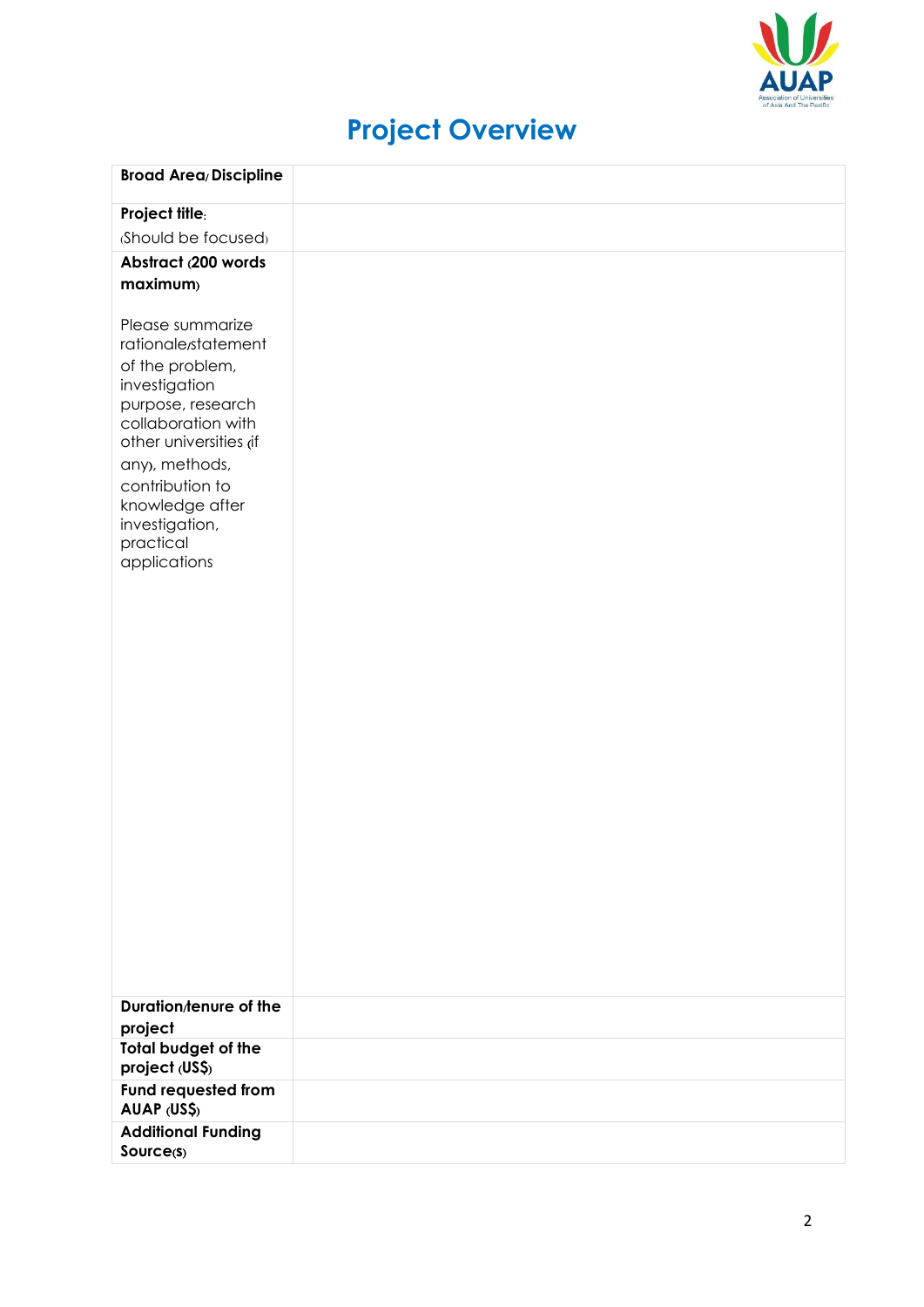

## **Project Details**

#### **1. Introduction**

(The introduction should focus on the area of investigation, explain context of the project and motivation of the project.)

#### **2. Objectives of the Project**

\_\_\_\_\_\_\_\_\_\_\_\_\_\_\_\_\_\_\_\_\_

(The proposal must clearly state the key objectives of the project, i.e. what specific and measurable results the applicant is expecting to achieve from the project.)

### **3. Statement of the Problem based on Literature Review and Practical Contexts**

 $- - - - - - - -$ 

. \_ \_ \_ \_ \_ \_ \_ \_ \_ \_ \_ \_ \_ \_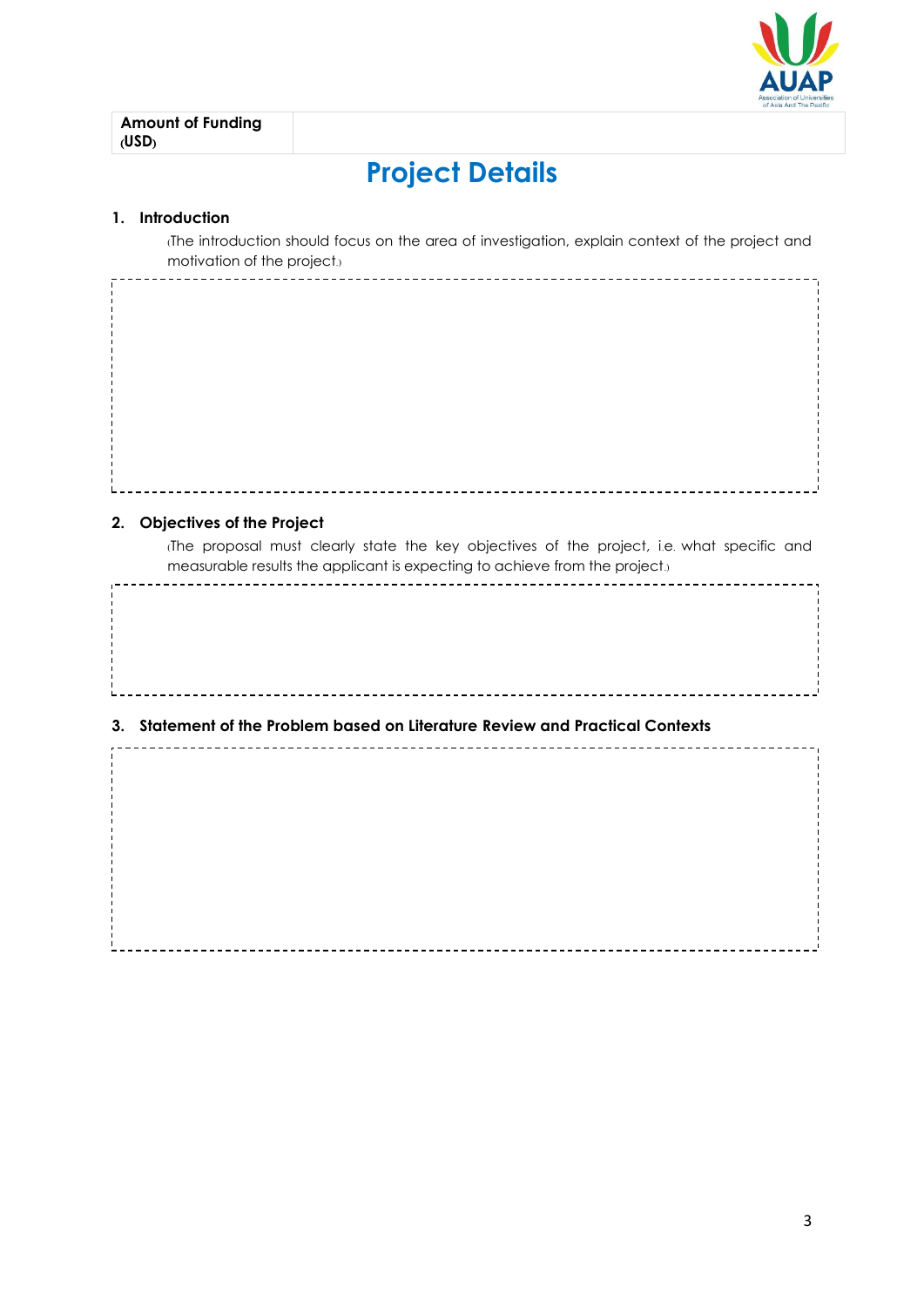

### **4. Research Design and Methods**

**5. Description of the Result Chain of this Research Project**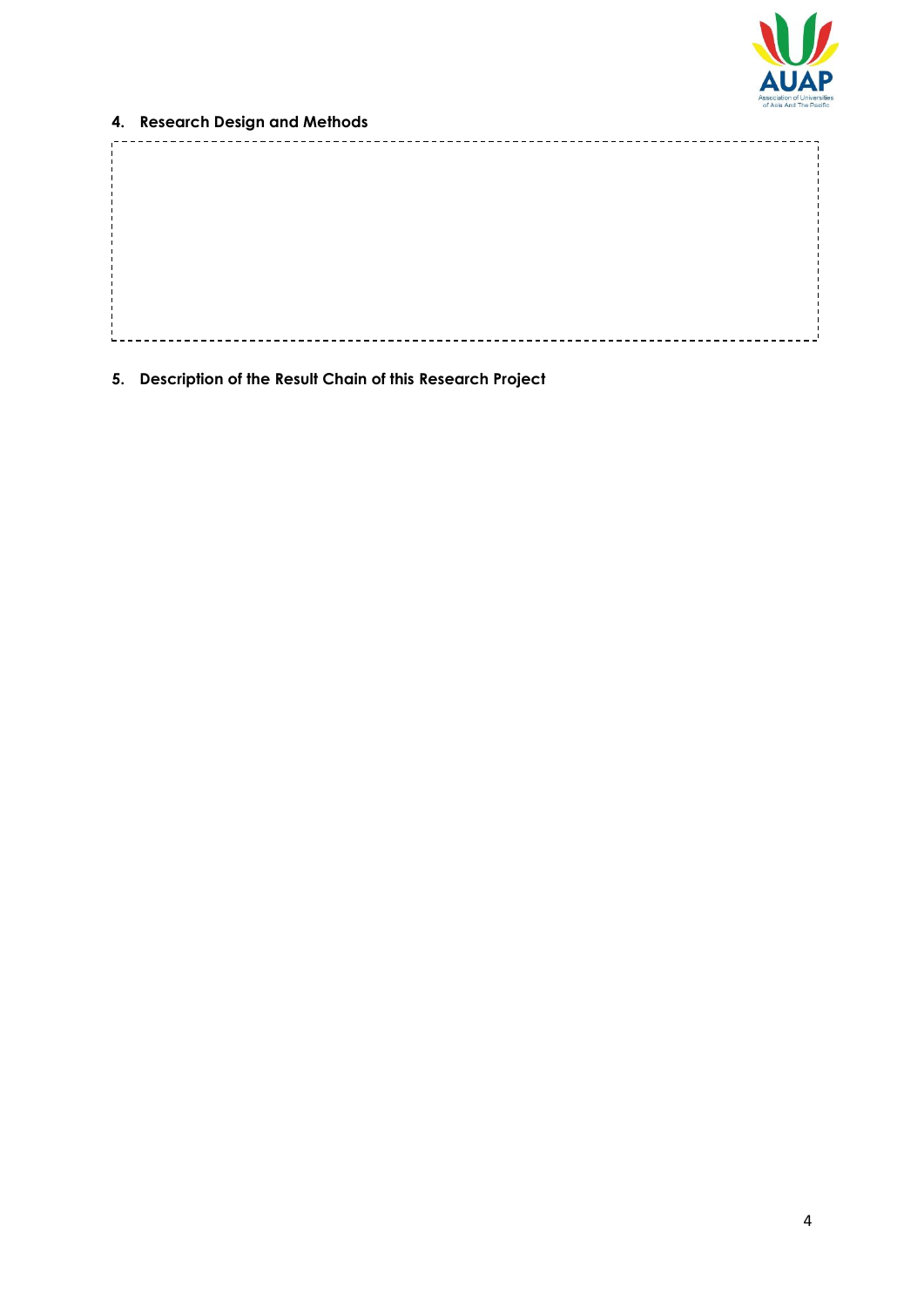

(This section should focus on the rationale of the project, specific problem, project outcomes,

.<br>Leeenee 

and impacts in the practical contexts in a logical way)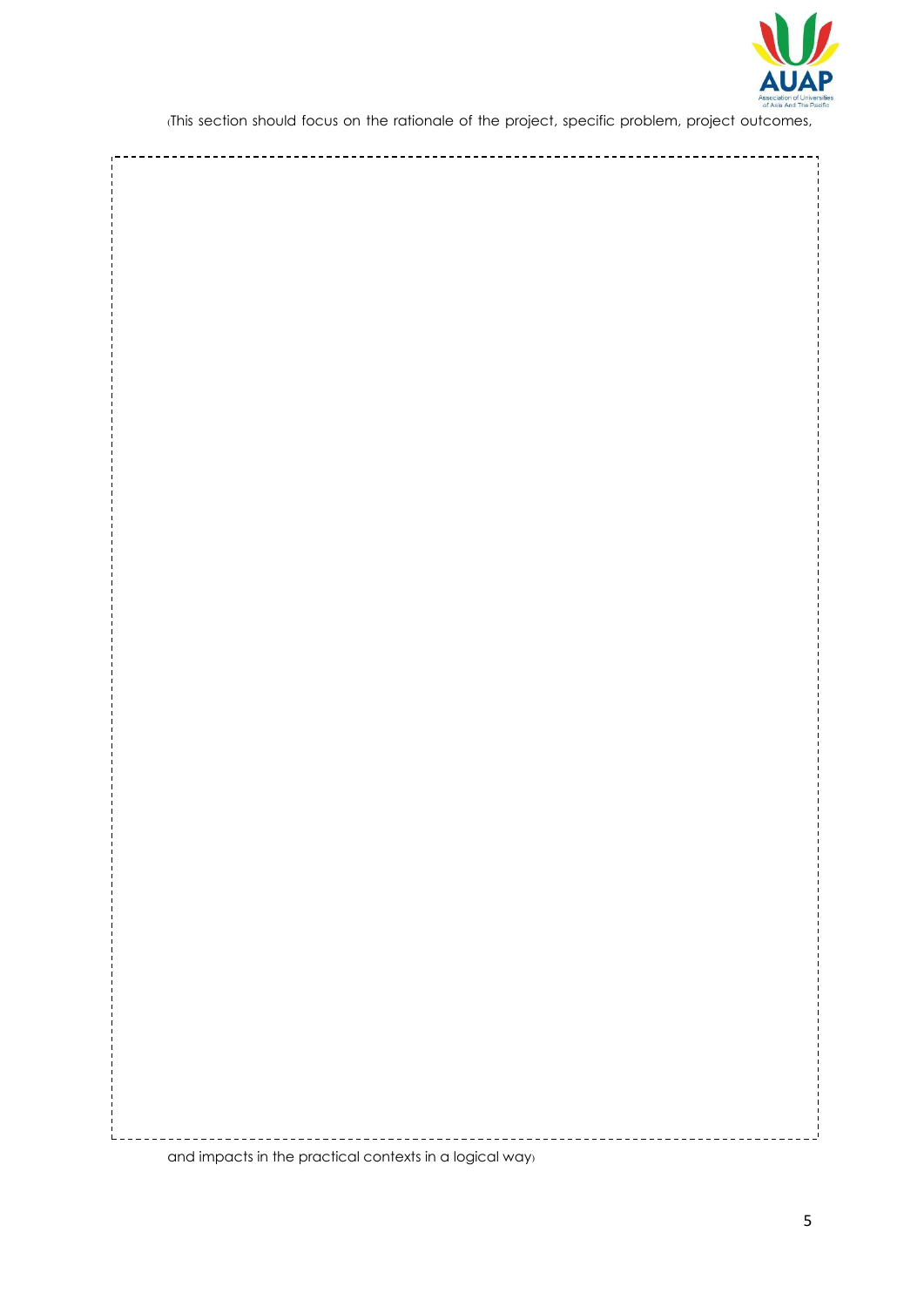

#### **6. Planned Activities, Timeline and Expected outcomes**

| <b>SL</b> | <b>Planned activity</b> | <b>Timeline</b> | <b>Expected outcome</b> |
|-----------|-------------------------|-----------------|-------------------------|
| . .       |                         |                 |                         |
|           |                         |                 |                         |
| ≏         |                         |                 |                         |

*Add rows if necessary*

#### **7. Project Team**

*Project team leader (Principal Investigator)* (*must be affiliated with any valid member institute of* AUAP)

| Name | <b>Position</b> | <b>Department &amp; Institution</b> | Role in the project/<br>responsibility |
|------|-----------------|-------------------------------------|----------------------------------------|
|      |                 |                                     |                                        |

#### *Team member*(*s*)

| Name | <b>Position</b> | Department & Institution | Role in the project/<br>responsibility |
|------|-----------------|--------------------------|----------------------------------------|
|      |                 |                          |                                        |
|      |                 |                          |                                        |

*Add rows if required*

#### **8. Significance of the Project**

#### **9. Resources Required and Proposed Budget**

(In this segment, the applicant needs to clearly indicate the list of resources required and heads of the financial expenses required to conduct and implement the research project. The budget should be realistic)

| Type of<br><b>Expenses</b> | <b>Description</b> | Proposed<br>Amount (US\$) | Own<br>Contribution<br>(USS) | Total (US\$) |
|----------------------------|--------------------|---------------------------|------------------------------|--------------|
|                            |                    |                           |                              |              |
|                            |                    |                           |                              |              |